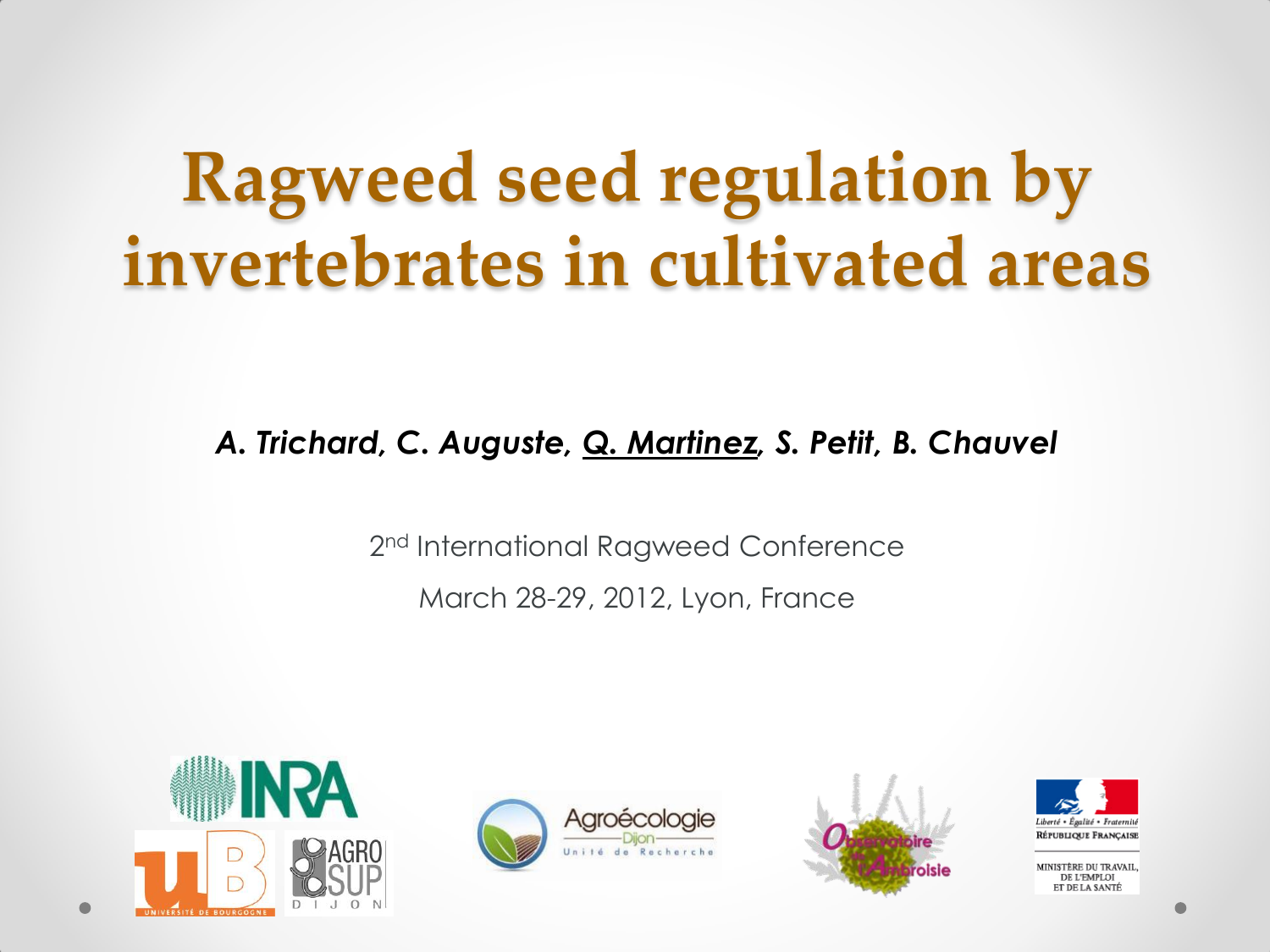#### **Ouestion**

- Weed seeds regulation by invertebrates may be a lever of weed management
	- → Does ragweed (alien species) suffer less pressure from seed regulation by invertebrates?
		- Do invertebrates consume ragweed seed?
		- Compared to other weeds, intensity of the regulation ?
- Ragweed-free area

Ragweed seeds are supposed to be completely new to invertebrates

Use of seed cards with vertebrate exclosure cages for 32 weeds, including *A. artemissifolia*

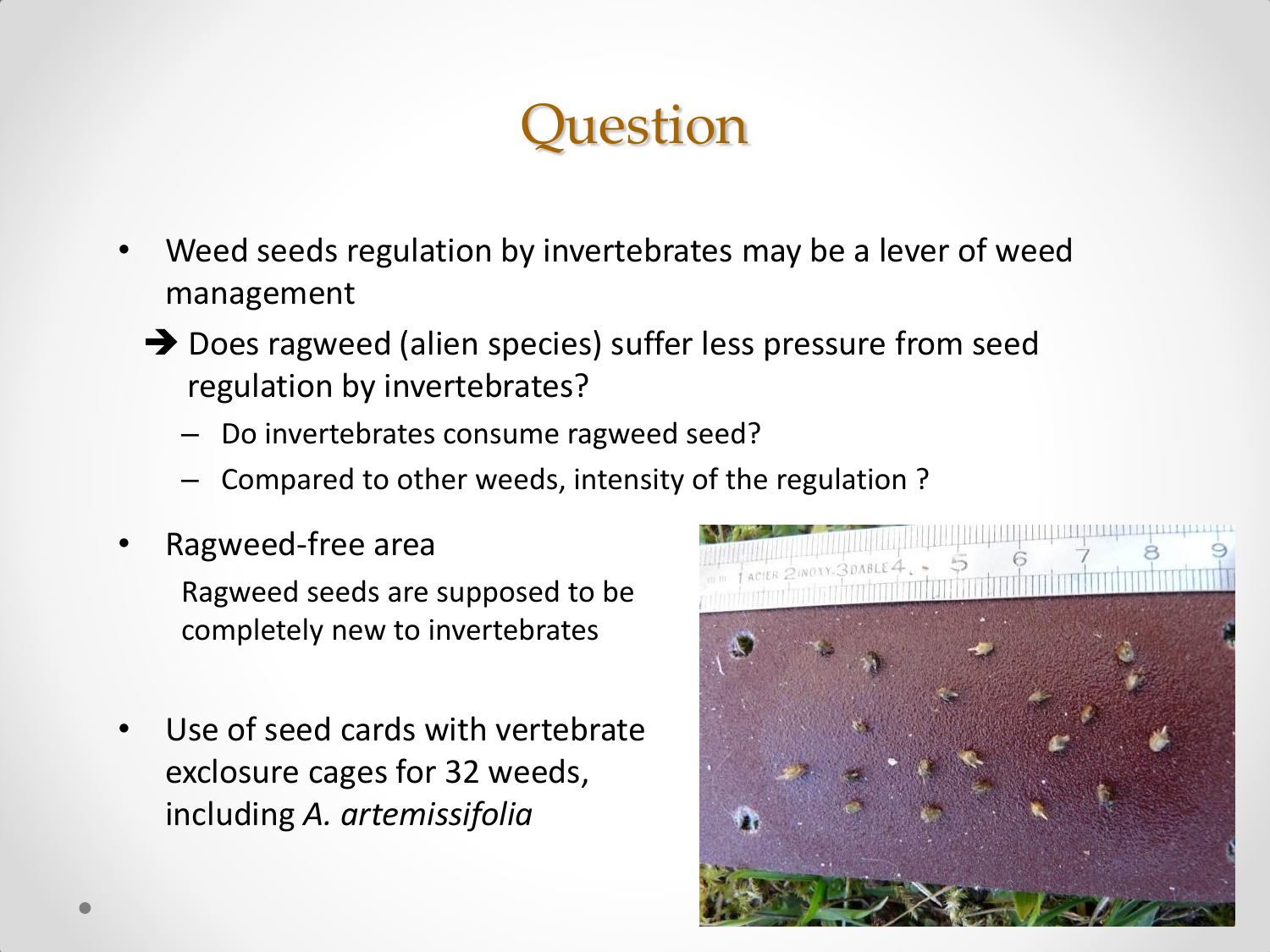#### Results



- *Notiophilus rufipes*
- On average, 20.7% of weed seeds were consumed



• *A. artemisiifolia* seems to be intermediate among the 32-species gradient of weeds.